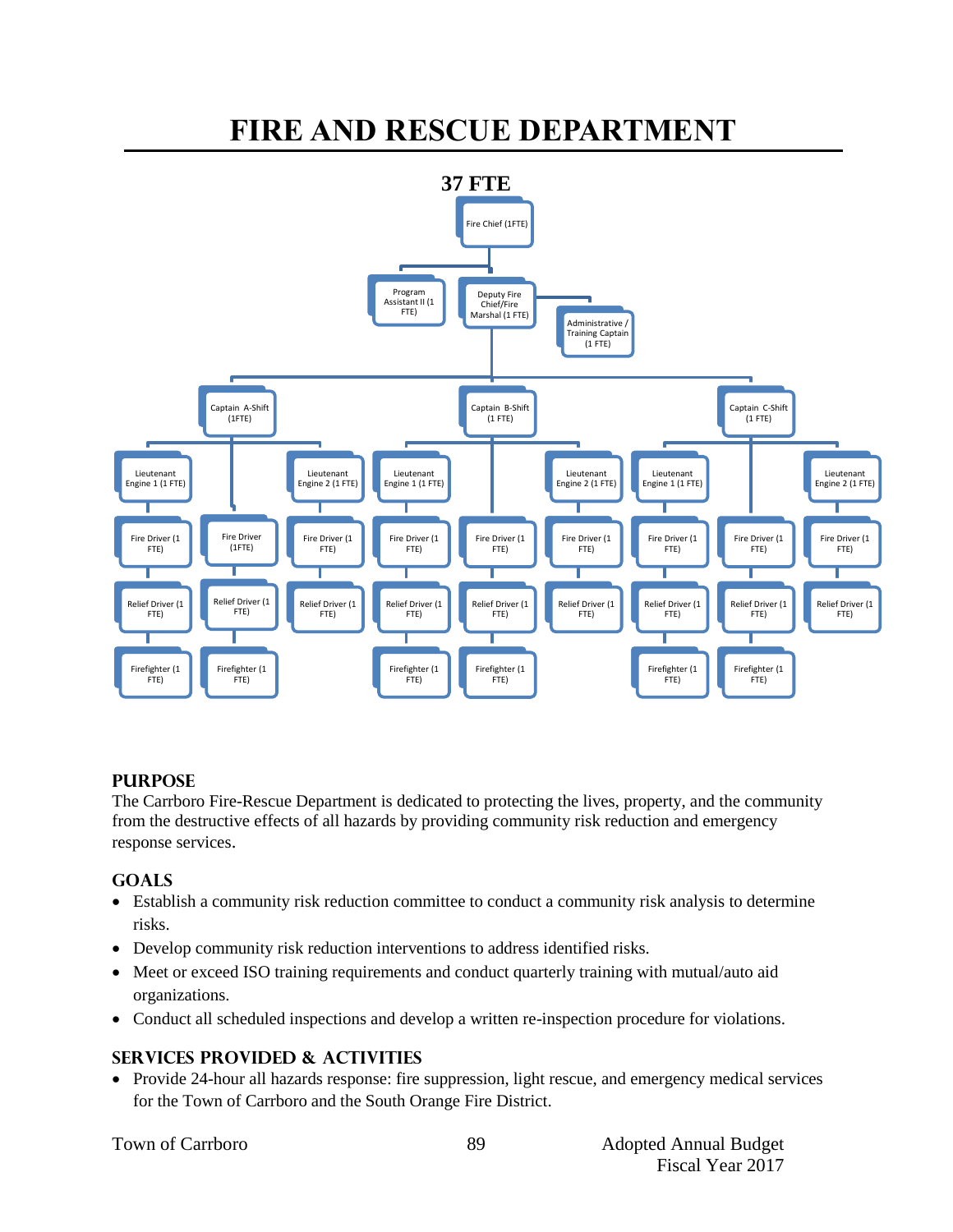- Conduct fire investigations in order to effectively determine the cause and origin of fires within the Town and the extra-territorial jurisdiction (ETJ).
- Provide community risk reduction programs: fire prevention education, CPR and First Aid classes, Child Safety Seat program, and smoke alarm installations - to citizens, visitors, schools, day cares, businesses and community groups.
- Provide fire prevention and code enforcement by performing fire inspections throughout the Town in accordance with the NC Fire Code.

# **PREVIOUS YEAR ACCOMPLISHMENTS**

- j. Objective #1 Provide OSHA mandated safety training. Conduct quarterly training session with mutual-aid partner.
	- o *All required BBP, HazCom, HazMat training scheduled to be completed by April 2016.*
- k. Objective #2 Move to unit dispatching with Orange County 911 to provide faster response.
	- o *Objective met - Carrboro Fire-Rescue is now dispatched by unit utilizing the geoproximity technology within the dispatching software. This technology recommends the appropriate unit based upon the nature of the incident and the location.*
- l. Objective #3 Conduct state mandated fire inspections.
	- o *Objective met - Scheduled inspections are up to date completed with violations noted in the RMS.*
- m. Objective #4 Provide 24-hour fire suppression, light rescue, and emergency medical services for the Town and South Orange Fire District.
	- o *Objective met - This is the mission of Carrboro Fire-Rescue Department.*
- n. Objective #5 Conduct OSHA mandated state inspections.
	- o *OSHA mandated safety inspections fall under the safety program for the Town in HR.*
- o. Objective #6 Contain at least half of all structure fires in the Town limits to the room of origin in order to reduce property damage.
	- o *Objective not met - 33% of all structure fires were contained to the room of origin.*
- p. Two personnel obtained their Advanced Firefighter Certificate from the NC OSFM.
- q. Two personnel were accepted into and attended the first year of the National Fire Academy Managing Officer Program.
- r. One member was accepted into and attended the National Fire Academy Community Risk Reduction course.

## **UPCOMING FISCAL YEAR OBJECTIVES**

- s. Establish a community risk reduction committee which will be charged with conducting a community risk analysis to identify the top two to three risks in the community.
	- o Develop interventions for the top two to three identified risks, to include specific goals and measurements for the interventions. Implement interventions by January 2017. Potential cost savings in reduction in calls. Potential for reduction in firefighter injuries.
- t. Develop a comprehensive training plan with learning objectives and corresponding evaluations to ensure the department meets or exceeds ISO training requirements. This will maximize training points for ISO evaluation to maintain or improve ISO rating.
- u. Conduct monthly review of training records to ensure department stays on target for ISO training hour requirements. This will maximize training points for ISO evaluation to maintain or improve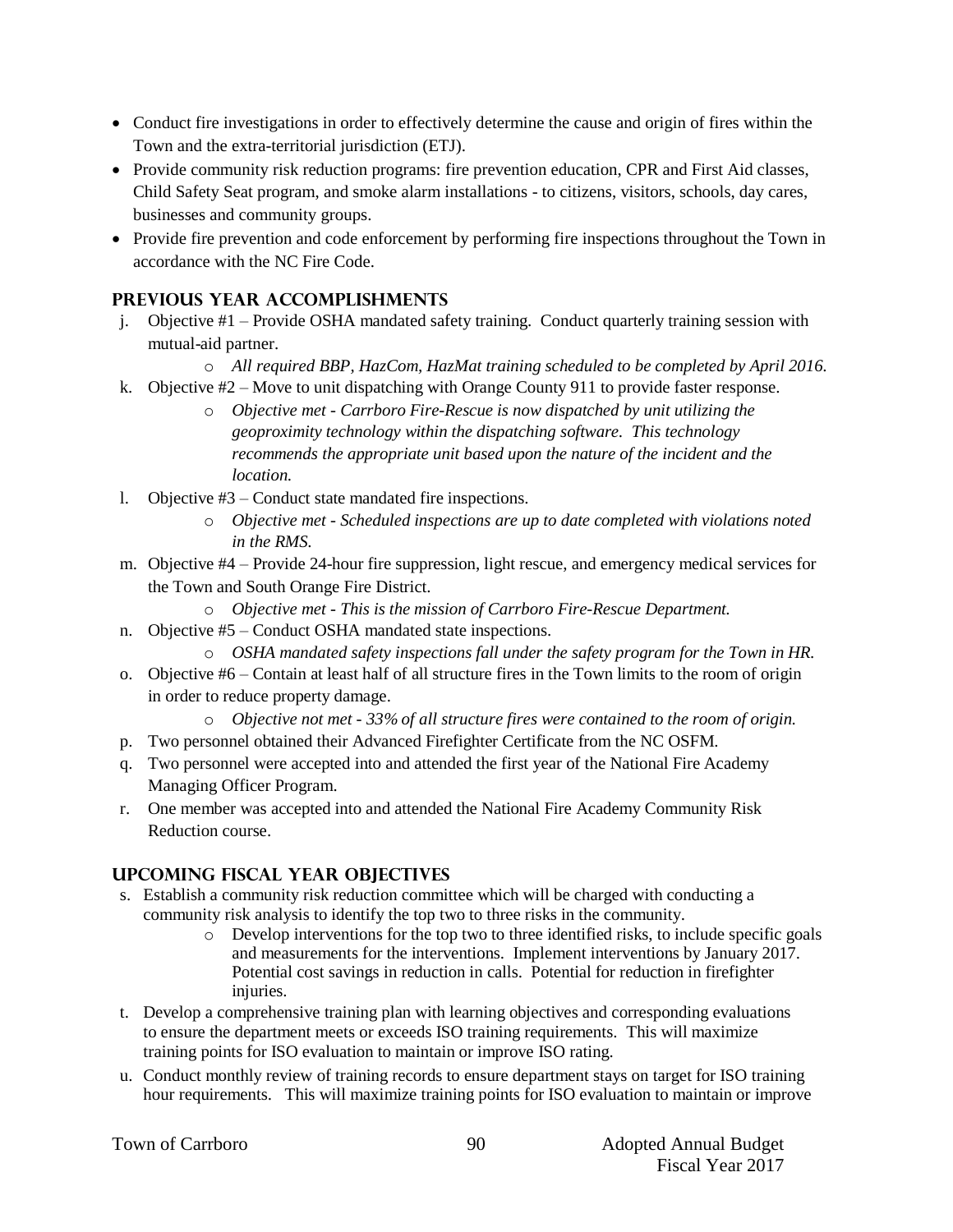ISO rating.

- v. Develop a written re-inspection procedure to ensure life safety violations identified during initial scheduled inspections are corrected and documented properly.
- w. Research alternative apparatus deployment models. Potential reduction in carbon footprint and extension of life of apparatus.
- x. Research continued medical call response to Alpha and Bravo level calls, especially to medical facilities. Potential reduction in carbon footprint and extension of life of apparatus.

# **BOARD PRIORITIES**

Protect historic neighborhoods and maintain Carrboro's unique identity. Enhance and sustain quality of life/place issues for everyone.

# **OBJECTIVES**

- 1. Provide OSHA mandated safety training. Conduct quarterly training session with mutual-aid partner.
- 2. Move to unit dispatching with Orange County 9-1-1 to provide faster response.
- 3. Conduct state mandated fire inspections.
- 4. Provide 24-hour fire suppression, light rescue, and emergency medical services for the Town and South Orange Fire District.
- 5. Conduct OSHA mandated safety inspections.
- 6. Contain at least half of all structure fires in the Town limits to the room of origin in order to reduce property damage.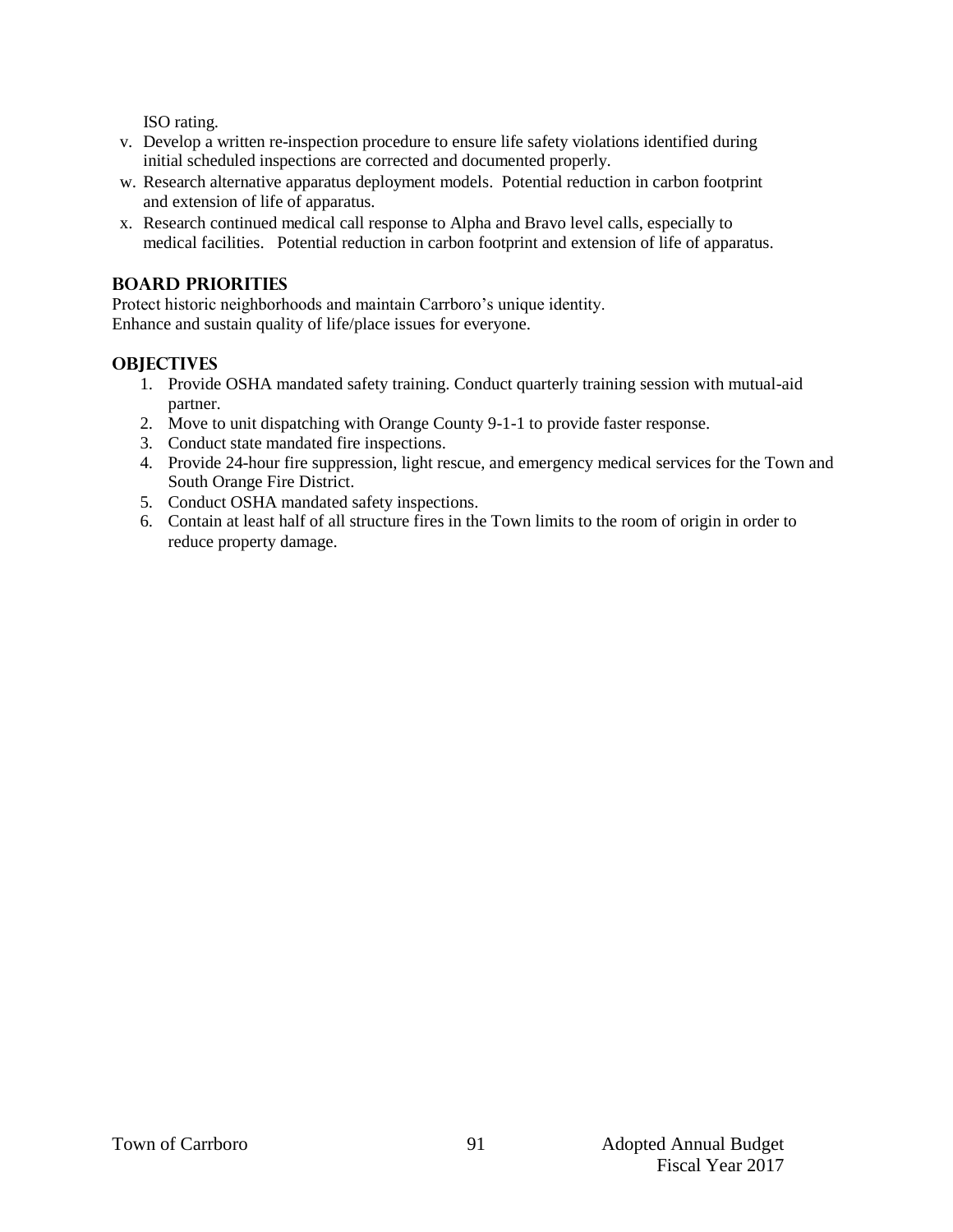## **Performance Measures**

|                                                                                         | FY2013-14<br><b>ACTUAL</b> | FY2014-15<br><b>ACTUAL</b>                       | FY2015-16<br><b>ESTIMATED</b> | FY2016-17<br><b>PROJECTED</b> |
|-----------------------------------------------------------------------------------------|----------------------------|--------------------------------------------------|-------------------------------|-------------------------------|
| <b>Training Hours</b>                                                                   | 388                        | 400                                              | See below ****                | N/A                           |
| <b>Median Response Times</b>                                                            | 4:25                       | 4:39                                             | 4:34                          | N/A                           |
| Plans Reviewed                                                                          | 44                         | 42                                               | 35                            | N/A                           |
| Turnout time                                                                            | 69 seconds                 | 80 seconds                                       | $\ast$                        | N/A                           |
| Fire Inspections                                                                        | 1,617                      | 1,900                                            | 1,711                         | 1,300                         |
| Fire & EMS Responses -<br>Town                                                          | 1,416                      | 1,836                                            | 1,871                         | 1,926                         |
| Fire & EMS Responses -<br>County                                                        | 320                        | 340                                              | 234                           | 286                           |
| Safety Inspections                                                                      | 40                         | 36                                               | $**$                          | $***$                         |
| Cost per Response                                                                       | \$1,532                    | \$1,500                                          | ***                           | ***                           |
| Fire Loss                                                                               | \$340,534                  | \$362,000                                        | \$651,000                     | \$936,287                     |
| Conduct CRR analysis                                                                    | 0%                         | 0%                                               | 20% complete                  | 100% complete                 |
| 90% of calls within Town<br>limits will have a response time<br>of $6:30$ or less       | 6:35                       | 6:45                                             | 6:22                          | 6:30                          |
| 90% of calls within the SO<br>District will have a response<br>time of 10:00 or less    | 10:10                      | 10:55                                            | 10:42                         | 10:30                         |
| 100% of fire-rescue personnel<br>will meet the ISO training<br>requirements             | N/A                        | ISO training<br>requirements<br>changed Jan 2015 | 60%                           | 100%                          |
| 100% of life safety violations<br>repaired and documented w/in 90<br>days of inspection | N/A                        | N/A                                              | 100%                          | 100%                          |

\*Turnout time is unable to be accurately measured due to how OC Communications tracks times in CAD. They begin the turnout time while they announce the pre-alert and dispatch. Utilizing the times as they are shows a 90% turnout time of 2:09, well above the 60 & 80 second recommendation by NFPA.

\*\*We are unable to determine safety inspections as no one knows what this was tracking. Some ideas have been that this may be home inspections, foster home inspections, day care inspections, or OSHA facility inspections. However, any reports run to duplicate the numbers shown in previous performance measurements are unsuccessful.

\*\*\*It was explained that costs per response were figured utilizing the total fire-rescue department budget divided by the total calls. This is an inaccurate number for the cost per call. If our budget stays the same and calls go up it would appear our costs per call are going down. When what truly is happening is costs per calls are staying the same or rising and the costs are being absorbed in the budget at the expense of other initiatives. We can provide a more accurate cost per response that would be based on the FEMA cost per hour per apparatus type, median hourly wage for each rank on the apparatus, length of call, and number/types of apparatus on each call.

\*\*\*\*We are unable to determine what training hours were being utilized for this performance measure. We attempted to duplicate with total training hours and utilizing the topics as noted in the previous year first objective of OSHA mandated training and mutual aid training. Attempts for previous years were unsuccessful at duplication. Training hour's performance measures were overhauled to reflect ISO.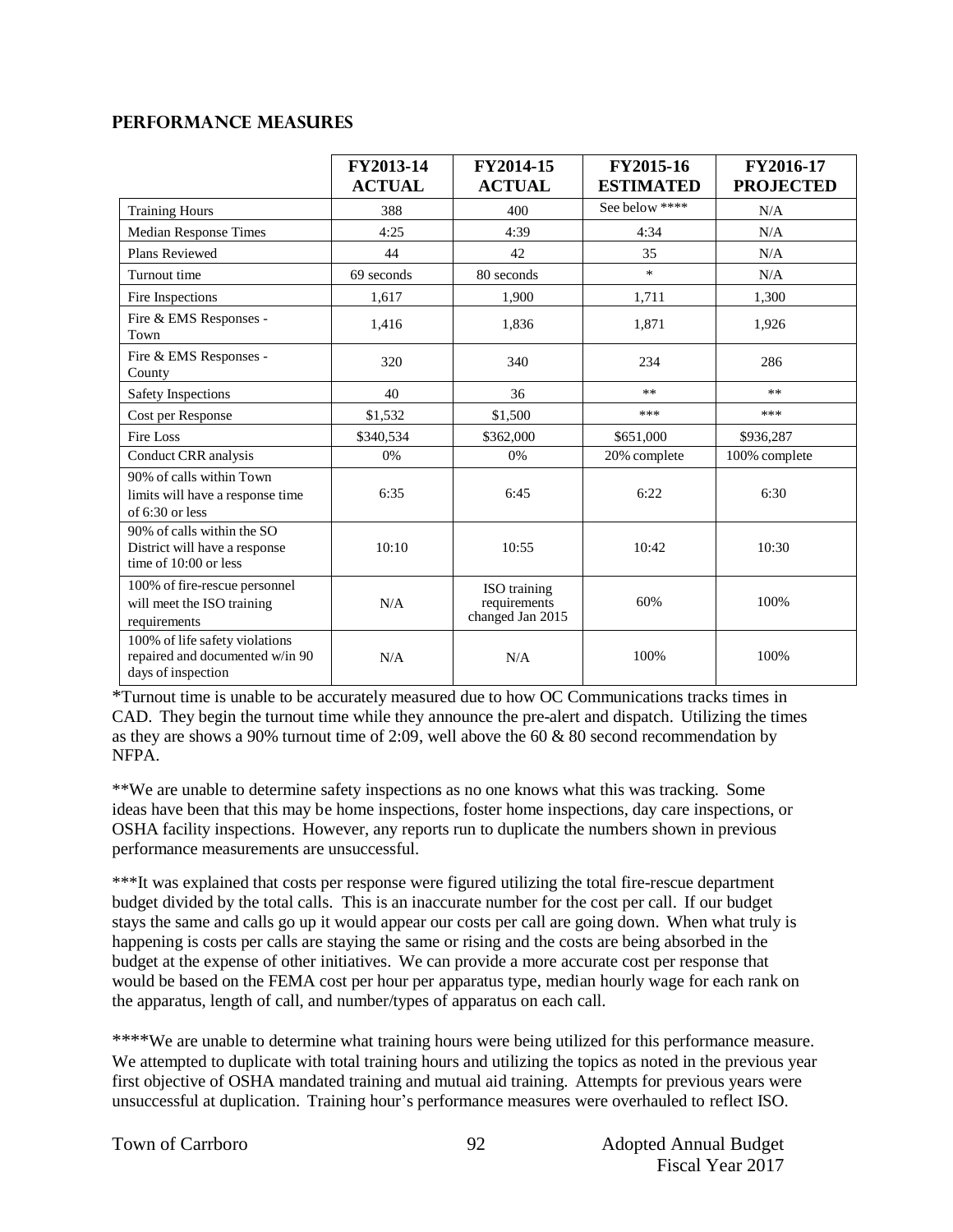# **DEPARTMENT Budget summary**

|                  |              |               | 2015-16        | 2016-17        |               |
|------------------|--------------|---------------|----------------|----------------|---------------|
|                  |              | 2014-15       | <b>ADOPTED</b> | <b>ADOPTED</b> | <b>PCT</b>    |
|                  |              | <b>ACTUAL</b> | <b>BUDGET</b>  | <b>BUDGET</b>  | <b>CHANGE</b> |
| <b>PERSONNEL</b> |              | 2,603,212     | 2,401,396      | 2,559,566      | 6.6%          |
| <b>OPERATING</b> |              | 296,440       | 330,479        | 276.499        | $-16.3\%$     |
|                  | <b>TOTAL</b> | \$2,899,652   | \$2,731,875    | \$2,836,065    | $3.8\%$       |

### **CHANGES IN BUDGET from PRIOR YEAR ADOPTED BUDGET**

The change in personnel is due to personnel changes within the divisions. Changes in Operations include decreases in fuel, training and office supplies.

# Division Level Summaries

#### **SUPERVISION**

|                  | 2014-15<br><b>ACTUAL</b> | 2015-16<br><b>ADOPTED</b><br><b>BUDGET</b> | 2016-17<br><b>ADOPTED</b><br><b>BUDGET</b> | $PCT$<br><b>CHANGE</b> |
|------------------|--------------------------|--------------------------------------------|--------------------------------------------|------------------------|
| <b>PERSONNEL</b> | 180.461                  | 150,758                                    | 219,030                                    | 45.3%                  |
| <b>OPERATING</b> | 47,846                   | 38,263                                     | 39,590                                     | 3.5%                   |
| <b>TOTAL</b>     | 228,307                  | 189,021                                    | 258,620                                    | 36.8%                  |

### **changes in budget from prior year adopted budget**

The change in personnel reflects a reorganization of personnel. The increased operating budget is due to an increase in contract services.

### **SUPRESSION**

|                  |               | 2015-16        | 2016-17        |               |
|------------------|---------------|----------------|----------------|---------------|
|                  | 2014-15       | <b>ADOPTED</b> | <b>ADOPTED</b> | <u>PCT</u>    |
|                  | <b>ACTUAL</b> | <b>BUDGET</b>  | <b>BUDGET</b>  | <b>CHANGE</b> |
| <b>PERSONNEL</b> | 2,333,941     | 2,163,466      | 2,340,536      | 8.2%          |
| <b>OPERATING</b> | 235,843       | 270.055        | 217,367        | $-19.5%$      |
| <b>TOTAL</b>     | \$2,569,783   | \$2,433,521    | \$2,557,903    | $5.1\%$       |

### **changes in budget from prior year adopted budget**

The change in personnel reflects a reorganization of personnel. Changes in the operating budget are due to decreased fuel and training costs.